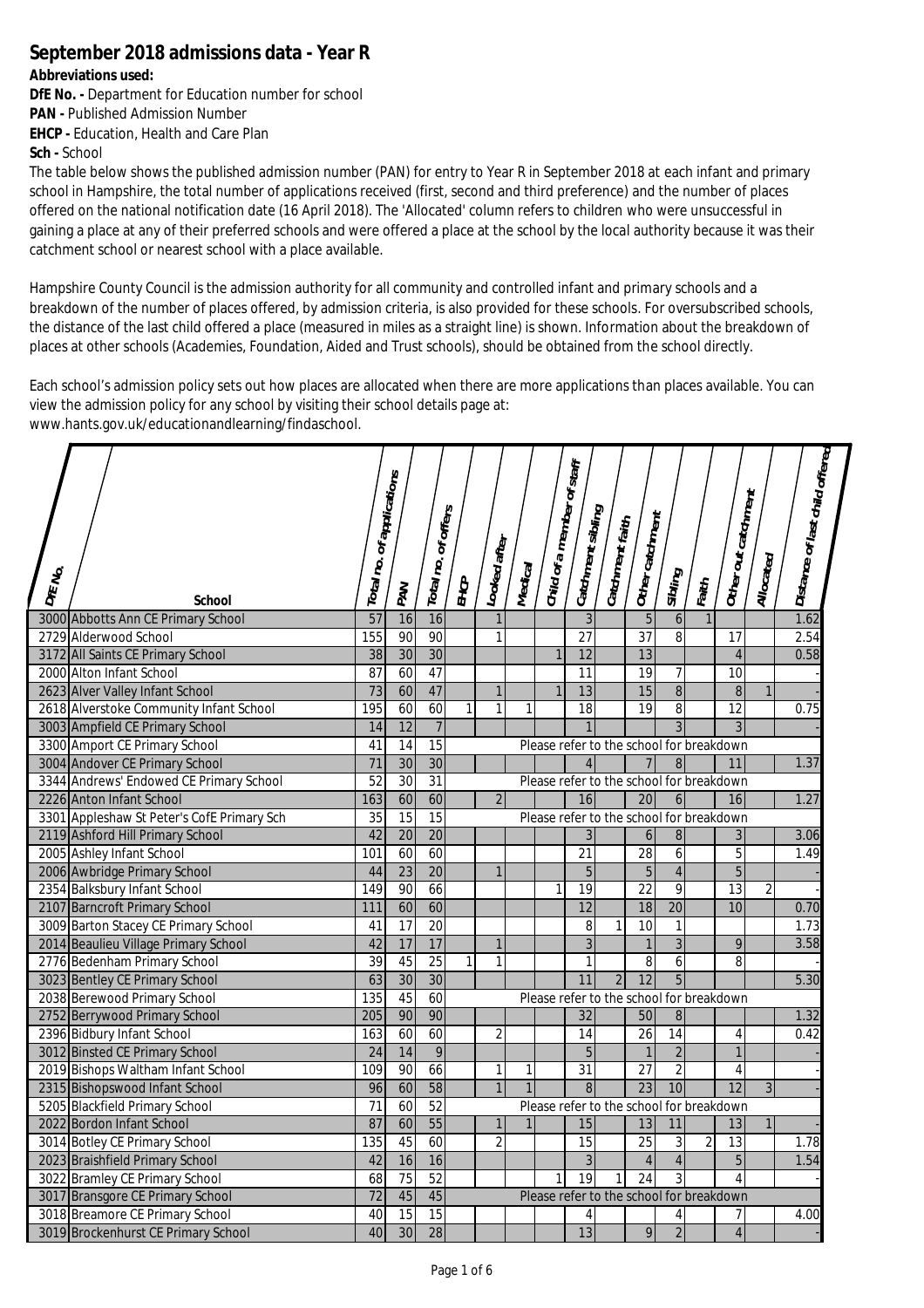| <b>DIE NO.</b> |                                                                   | Total no.       | . of applications | Total no. of offers |              | Looked after  | Medical      | Child of a member of staff. | Catchment sibling   | $\left _{\text{Cauchment\,fairh}}\right $ | $ $ Other catchment                           |                  |                | Other out catchment  | Allocated      | Distance of last child offered |  |
|----------------|-------------------------------------------------------------------|-----------------|-------------------|---------------------|--------------|---------------|--------------|-----------------------------|---------------------|-------------------------------------------|-----------------------------------------------|------------------|----------------|----------------------|----------------|--------------------------------|--|
|                | <b>School</b>                                                     |                 | <b>PAN</b>        |                     | EHCP         |               |              |                             |                     |                                           |                                               | Sibling          | Faith          |                      |                |                                |  |
| 2627           | <b>Brockhurst Primary School</b>                                  | 99              | 60                | 56                  |              |               |              |                             | 16                  |                                           | $\overline{20}$                               | 13               |                | 6                    |                |                                |  |
|                | 2025 Broughton Primary School                                     | 33              | 12                | 17                  |              | $\mathbf{1}$  |              |                             | $\overline{2}$      |                                           | $\mathbf{1}$                                  | $\overline{3}$   |                | 10                   |                | 4.20                           |  |
|                | 2026 Burghclere Primary School                                    | 52              | $\overline{17}$   | $\overline{17}$     |              | 1             |              |                             | $\sqrt{2}$          |                                           | 4                                             | $\boldsymbol{6}$ |                | 4                    |                | 1.97                           |  |
|                | 2027 Buriton Primary School                                       | 36              | 15                | 14                  |              |               |              |                             | $\overline{3}$      |                                           | $\mathbf{1}$                                  | $\overline{7}$   |                | $\overline{3}$       |                |                                |  |
|                | 2028 Burley Primary School                                        | 46              | $\overline{15}$   | $\overline{16}$     |              |               |              |                             | 6                   |                                           | 6                                             | 4                |                |                      |                | 3.62                           |  |
|                | 3669 Burnham Copse Primary School                                 | 94              | 45                | 45                  |              |               |              | $\mathbf{1}$                | $\overline{20}$     |                                           | 21                                            | $\overline{2}$   |                |                      |                | 1.10                           |  |
|                | 3020 Bursledon CE Infant School                                   | 137             | 90                | 81                  |              | 1             |              |                             | $\overline{25}$     | $\overline{2}$                            | $\overline{31}$                               | 6                |                | 14                   | 2              |                                |  |
|                | 2155 Buryfields Infant School                                     | 83              | 70                | 68                  |              |               |              |                             | 24                  |                                           | $\overline{32}$                               | 6                |                | 5                    |                |                                |  |
|                | 3667 Cadland Primary School                                       | 59              | $\overline{50}$   | 37                  |              |               |              |                             | 11                  |                                           | $\overline{15}$                               | $\overline{4}$   |                | $\overline{7}$       |                |                                |  |
|                | 2330 Calmore Infant School                                        | 98              | 60                | 60                  |              | 1             |              |                             | 22                  |                                           | 31                                            | 6                |                |                      |                | 3.19                           |  |
|                | 2321 Castle Hill Infant School                                    | 122             | 60                | 51                  |              |               |              |                             | 18                  |                                           | 8                                             | 4                |                | 21                   |                |                                |  |
|                | 2272 Castle Hill Primary School                                   | 115             | 30                | 60                  |              |               |              |                             | 15                  |                                           | $\overline{36}$                               | $\overline{2}$   |                | 6                    |                | 0.76                           |  |
|                | 2395 Castle Primary School                                        | 142             | 60                | 60                  |              | 3             |              | 1                           | 18                  |                                           | 16                                            | $\overline{8}$   |                | 14                   |                | 0.73                           |  |
|                | 3027 Catherington CE Infant School                                | 112             | 30                | 29                  |              |               |              |                             | $\, 8$              |                                           | $\overline{4}$                                | 6                |                | 11                   |                |                                |  |
|                | 2344 Chalk Ridge Primary School                                   | 69              | 60                | 42                  |              |               |              |                             | 7                   |                                           | 8                                             | 12               |                | 14                   | $\mathbf{1}$   |                                |  |
|                | 2033 Chandler's Ford Infant School                                | 167             | 60                | 54                  |              |               |              |                             | $\overline{18}$     |                                           | 15                                            |                  |                | $\overline{20}$      |                |                                |  |
|                | 3326 Charles Kingsley's C of E Primary Sch                        | 48              | 30                | 30                  |              |               |              |                             |                     |                                           | Please refer to the school for breakdown      |                  |                |                      |                |                                |  |
|                | 3029 Chawton CE Primary School                                    | 42              | 20                | 20                  |              |               |              |                             | $\overline{3}$      |                                           | 6                                             | 6                |                | 5                    |                | 2.64                           |  |
|                | 2062 Cherbourg Primary School                                     | 125             | $\overline{55}$   | 60                  |              |               |              | 1                           | 23                  |                                           | 30                                            | $\overline{5}$   |                | 1                    |                | 0.11                           |  |
|                | 2035 Cheriton Primary School                                      | 45              | 15                | 15                  |              |               |              | $\mathbf{1}$                | 9                   |                                           | $\mathfrak{Z}$                                | $\overline{2}$   |                |                      |                | 2.18                           |  |
|                | 2016 Cherrywood Community Primary Sch                             | 30              | $\overline{30}$   | 8                   |              |               |              | $\mathbf{1}$                | 1                   |                                           | $\overline{2}$                                | 1                |                | 3                    |                |                                |  |
|                | 3199 Chiltern Primary School                                      | 51              | 45                | 30                  |              |               |              | 3                           | 13                  |                                           | 10                                            |                  |                | $\overline{2}$       | $\overline{2}$ |                                |  |
|                | 3396 Clatford CE Primary School                                   | 66              | 30                | 26                  |              |               |              |                             |                     |                                           | Please refer to the school for breakdown      |                  |                |                      |                |                                |  |
|                | 2041 Cliddesden Primary School                                    | 55              | 16                | 17                  |              |               |              | $\mathbf{1}$                |                     |                                           | $\mathbf{1}$                                  | $\mathfrak{Z}$   |                | 11                   |                | 2.24                           |  |
|                | 2382 Colden Common Primary School                                 | 94              | 45                | 45                  |              | 1             |              |                             | 14                  |                                           | $\overline{18}$                               |                  |                | $\overline{12}$      |                | 2.64                           |  |
|                | 3318 Compton All Saints C of E Primary Sch                        | 53              | 17                | 17                  |              |               |              |                             |                     |                                           | Please refer to the school for breakdown      |                  |                |                      |                |                                |  |
|                | 3032 Copythorne CofE Infant School                                | 62<br>96        | 30<br>30          | 24<br>30            |              | 11            |              |                             | $\overline{2}$      |                                           | 7<br>Please refer to the school for breakdown | 4                | $\overline{3}$ | 6                    | $\mathbf{1}$   |                                |  |
|                | 2031 Cornerstone CofE (VA) Primary Sch<br>2511 Cove Infant School | 176             | 60                | 60                  |              |               |              |                             |                     |                                           | 16                                            | 12               |                | 26                   |                | 1.21                           |  |
|                | 3671 Cranford Park Primary                                        | 79              | 30                | 30                  |              |               |              |                             | 6<br>$\overline{6}$ |                                           | 14                                            | $\overline{3}$   |                |                      |                | 0.69                           |  |
|                | 2216 Crofton Anne Dale Infant School                              | 149             | 90                | $\overline{71}$     | 1            |               |              |                             | 18                  |                                           | 12                                            | $\overline{17}$  |                | 4<br>$\overline{22}$ |                |                                |  |
|                | 2276 Crofton Hammond Infant School                                | 122             | 60                | 60                  |              |               |              |                             | 19                  |                                           | $\overline{28}$                               | $\boldsymbol{6}$ |                | $\overline{7}$       |                | 1.05                           |  |
|                | 2046 Crondall Primary School                                      | 53              | $\overline{30}$   | $\overline{30}$     |              |               | 1            |                             | 16                  |                                           | 11                                            | $\mathfrak{p}$   |                |                      |                | 7.65                           |  |
|                | 3666 Crookham CE Aided Infant School                              | 179             | 60                | 60                  |              |               |              |                             |                     |                                           | Please refer to the school for breakdown      |                  |                |                      |                |                                |  |
|                | 2329 Cupernham Infant School                                      | 138             | 90                | 80                  |              |               |              |                             | 27                  |                                           | 35                                            | 12               |                | 6                    |                |                                |  |
|                | 2047 Curdridge Primary School                                     | 25              | 17                | 6                   |              |               |              |                             |                     |                                           | $\overline{2}$                                | $\mathbf{1}$     |                | $\overline{3}$       |                |                                |  |
|                | 2054 Denmead Infant School                                        | 129             | 90                | 86                  |              |               |              |                             | $\overline{26}$     |                                           | 33                                            | $\overline{12}$  |                | $\overline{15}$      |                |                                |  |
|                | 3321 Dogmersfield CE Primary School                               | 88              | $\overline{20}$   | $\overline{20}$     |              |               |              |                             |                     |                                           | Please refer to the school for breakdown      |                  |                |                      |                |                                |  |
|                | 3040 Durley CE Primary School                                     | 91              | 16                | 18                  |              |               |              |                             | 3                   |                                           | $\overline{\mathbf{c}}$                       | 3                |                | 6                    |                | 1.57                           |  |
|                | 3046 East Meon CofE Primary School                                | 24              | 13                | 13                  |              |               |              |                             | $\overline{3}$      |                                           | $\overline{2}$                                | $\overline{6}$   |                | $\mathbf{1}$         |                | 3.93                           |  |
|                | 3050 Ecchinswell and Sydmonton CofE Primary Sch                   | 21              | 15                | 14                  |              |               |              |                             | 9                   |                                           | 4                                             | 1                |                |                      |                |                                |  |
|                | 2196 Eling Infant School and Nursery                              | 87              | 45                | 45                  |              |               |              |                             | $\overline{4}$      |                                           | $\overline{28}$                               | $\mathbf{1}$     |                | 11                   | $\mathbf{1}$   |                                |  |
|                | 2607 Elson Infant School                                          | 111             | 90                | $\overline{78}$     |              | 1             |              |                             | 23                  |                                           | 27                                            | 13               |                | 14                   |                |                                |  |
|                | 2015 Elvetham Heath Primary School                                | 149             | 90                | 89                  |              |               |              |                             | $\overline{22}$     |                                           | 50                                            | $\mathbf{1}$     |                | 15                   |                |                                |  |
|                | 2767 Emsworth Primary School                                      | 117             | 60                | 60                  |              | 1             | 1            | 1                           | $\overline{17}$     |                                           | 21                                            | 7                |                | 11                   |                | 1.54                           |  |
|                | 3672 Endeavour Primary School                                     | 122             | 90                | 90                  |              |               |              |                             | $\overline{21}$     |                                           | 46                                            | $\boldsymbol{6}$ |                | 14                   | $\overline{2}$ | 15.94                          |  |
| 2071           | Fair Oak Infant School                                            | 215             | 120               | 150                 |              | 1             |              |                             | $\overline{37}$     |                                           | 80                                            | $\overline{17}$  |                | $\overline{15}$      |                | 3.09                           |  |
|                | 2095 Fairfield Infant School                                      | 134             | 90                | 88                  |              |               |              |                             | 22                  |                                           | 31                                            | 10               |                | 18                   | $\overline{7}$ |                                |  |
|                | 2727 Fairfields Primary School                                    | 123             | 60                | $\overline{50}$     |              | $\mathcal{P}$ | $\mathbf{1}$ | $\mathbf{1}$                | 14                  |                                           | $\overline{19}$                               |                  |                | 6                    |                |                                |  |
|                | 2522 Farnborough Grange Infant School                             | 72              | 60                | 52                  |              |               |              |                             |                     |                                           | Please refer to the school for breakdown      |                  |                |                      |                |                                |  |
|                | 2077 Fawley Infant School                                         | 34              | 30                | $\overline{13}$     |              |               |              |                             |                     |                                           | Please refer to the school for breakdown      |                  |                |                      |                |                                |  |
|                | 2735 Fernhill Primary School                                      | $\overline{20}$ | 30                | 10                  |              |               |              |                             | 6                   |                                           | $\overline{2}$                                | $\overline{c}$   |                |                      |                |                                |  |
|                | 2270 Fleet Infant School                                          | 240             | 90                | 90                  |              | 1             | 1            |                             | $\overline{35}$     |                                           | 46                                            | $\overline{7}$   |                |                      |                | 2.20                           |  |
|                | 2372 Fordingbridge Infant School                                  | 68              | 60                | 51                  | $\mathbf{1}$ |               |              |                             | 16                  |                                           | $\overline{25}$                               | $\overline{5}$   |                | $\overline{4}$       |                |                                |  |
|                | 2392 Four Lanes Infant School                                     | 163             | 90                | 75                  |              | 1             | 1            |                             | 20                  |                                           | 32                                            | $\overline{5}$   |                | 16                   |                |                                |  |
|                | 3061 Four Marks CE Primary School                                 | 82              | 45                | 45                  |              |               |              |                             | 15                  |                                           | 30                                            |                  |                |                      |                | 1.27                           |  |
|                | 2299 Foxhills Infant School                                       | 111             | 60                | 60                  |              |               |              | 1                           | 16                  |                                           | 9                                             | 19               |                | 15                   |                | 1.51                           |  |
|                | 2115 Freegrounds Infant School                                    | 129             | 90                | 89                  |              | $\mathbf{1}$  | 1            |                             | 18                  |                                           | $\overline{21}$                               | 14               |                | 14                   | 20             |                                |  |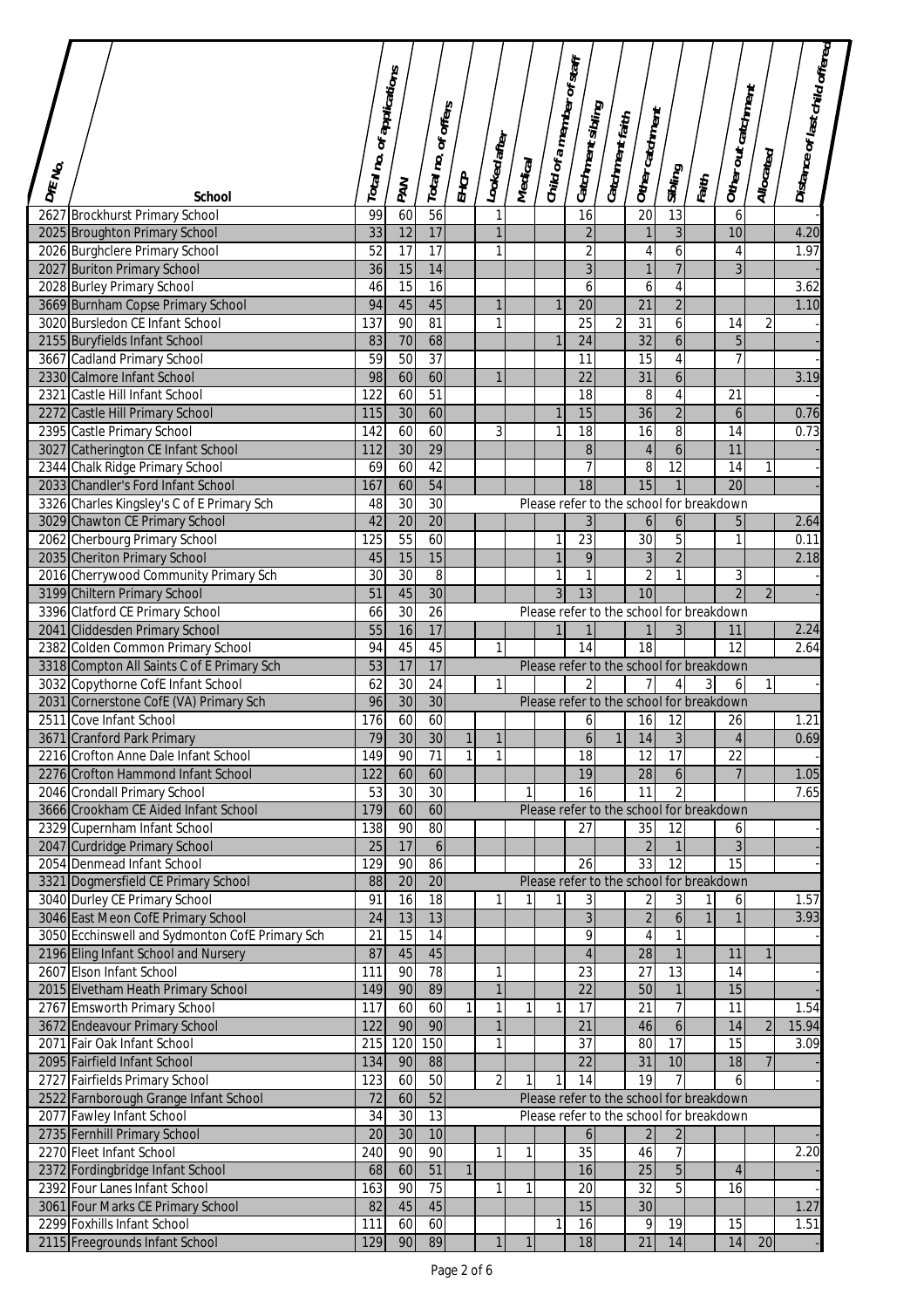|              |                                                                                   |                           |                 |                                    |                |                |              | Child of a member of staff |                     |                 |                                                            |                 |       |                                |                | Distance of last child offered |  |
|--------------|-----------------------------------------------------------------------------------|---------------------------|-----------------|------------------------------------|----------------|----------------|--------------|----------------------------|---------------------|-----------------|------------------------------------------------------------|-----------------|-------|--------------------------------|----------------|--------------------------------|--|
|              |                                                                                   | Total no. of applications |                 | Total no. of offers                |                |                |              |                            | . Catchment sibling | Catchment faith | Other catchment                                            |                 |       | Other out catchment            |                |                                |  |
| <b>DENO.</b> | <b>School</b>                                                                     |                           | <b>PAN</b>      |                                    | EHCP           | Looked after   | Medical      |                            |                     |                 |                                                            | Sibling         | Faith |                                | Allocated      |                                |  |
|              | 2238 Frogmore Infant School                                                       | 76                        | 60              | 41                                 |                |                |              |                            | 15                  |                 | 13                                                         | 5               |       |                                |                |                                |  |
|              | 2029 Front Lawn Primary Academy                                                   | 65                        | 60              | 42                                 |                |                |              |                            |                     |                 | Please refer to the school for breakdown                   |                 |       |                                |                |                                |  |
|              | 3062 Froxfield CE Primary School                                                  | 20                        | 15              | 8                                  |                | $\mathbf{1}$   |              |                            | 1                   |                 | $\sqrt{2}$                                                 |                 |       | 4                              |                |                                |  |
|              | 2217 Fryern Infant School                                                         | 118                       | 60              | 60                                 | $\mathbf{1}$   |                |              |                            | 17                  |                 | 22                                                         | $\overline{8}$  |       | $\overline{7}$                 | 5 <sub>1</sub> | 177.62                         |  |
|              | 2625 Gomer Infant School                                                          | 210                       | 60              | 60                                 | $\mathbf{1}$   | $\overline{2}$ | 1            |                            | 16                  |                 | $\overline{20}$                                            | $\overline{9}$  |       | 11                             |                | 0.71                           |  |
|              | 2620 Grange Infant School                                                         | 107                       | 90              | 75                                 | $\mathbf{1}$   |                |              |                            | $\overline{22}$     |                 | 19                                                         | 15              |       | 18                             |                |                                |  |
|              | 2085 Grateley Primary School                                                      | 32                        | $\overline{15}$ | 14                                 |                |                |              |                            | 2                   |                 | $\overline{2}$                                             | $\overline{3}$  |       | $\overline{7}$                 |                |                                |  |
|              | 3067 Grayshott C of E Controlled Primary Sch                                      | 65                        | 30              | 30                                 |                |                |              |                            | 6                   |                 | 10                                                         | $\sqrt{4}$      |       | 10                             |                | 2.30                           |  |
|              | 2011 Great Binfields Primary School                                               | 153<br>52                 | 60<br>30        | $\overline{57}$<br>$\overline{25}$ |                |                | 1            |                            | 7<br>5              |                 | 13                                                         | 11              |       | $\overline{25}$<br>$\mathsf q$ |                |                                |  |
|              | 2086 Greatham Primary School<br>2090 Hale Primary School                          | 27                        | $\overline{15}$ | $\overline{13}$                    |                |                |              |                            |                     |                 | 5                                                          | 6<br>8          |       | $\overline{4}$                 |                |                                |  |
|              | 2312 Halterworth Community Primary Sch                                            | 159                       | 60              | 60                                 |                |                |              | $\overline{2}$             | 15                  |                 | 19                                                         | $\overline{8}$  |       | 15                             |                | 0.92                           |  |
|              | 2091 Hamble Primary School                                                        | 127                       | 45              | 60                                 |                | 1              |              |                            | $\overline{20}$     |                 | $\overline{35}$                                            | 4               |       |                                |                |                                |  |
|              | 2092 Hambledon Primary School                                                     | 52                        | 15              | 15                                 |                |                |              |                            | 3                   |                 | 6                                                          | $\overline{3}$  |       | $\mathbf{3}$                   |                | 2.38                           |  |
|              | 2736 Harestock Primary School                                                     | 60                        | $\overline{36}$ | 34                                 |                |                |              | $\mathbf{1}$               | 8                   |                 | 11                                                         | 5               |       | 6                              | $\overline{2}$ |                                |  |
|              | 2252 Harrison Primary School                                                      | 200                       | 90              | 91                                 |                | $\overline{2}$ | 1            | $\sqrt{2}$                 | $\overline{26}$     |                 | $\overline{31}$                                            | 14              |       | $\overline{15}$                |                | 0.83                           |  |
|              | 2215 Hart Plain Infant School                                                     | 87                        | 60              | 60                                 |                |                |              | $\overline{2}$             | 8                   |                 | 9                                                          | $\overline{22}$ |       | 14                             | 5              | 1.26                           |  |
|              | 2612 Haselworth Primary School                                                    | 44                        | 20              | 20                                 |                |                |              |                            | 10                  |                 | 10                                                         |                 |       |                                |                | 0.87                           |  |
|              | 2470 Hatch Warren Infant School                                                   | 206                       | 90              | $\overline{76}$                    | $\overline{2}$ | $\overline{2}$ |              | $\mathbf{1}$               | 9                   |                 | $\overline{23}$                                            | 11              |       | $\overline{28}$                |                |                                |  |
|              | 3341 Hatherden CE Primary School                                                  | 21                        | $\overline{18}$ | 15                                 |                |                |              |                            |                     |                 | Please refer to the school for breakdown                   |                 |       |                                |                |                                |  |
|              | 2105 Hawley Primary School                                                        | $\overline{79}$           | 45              | 43                                 |                | 1              |              |                            | 6                   |                 | 9                                                          | 10              |       | 17                             |                |                                |  |
|              | 2739 Hazel Wood Infant School                                                     | 178                       | 80              | 80                                 |                |                | $\mathbf{1}$ |                            | 18                  |                 | $\overline{32}$                                            | 10              |       | 19                             |                | 0.55                           |  |
|              | 2269 Heatherside Infant School                                                    | 316                       | 100             | 100                                |                | 1              |              |                            | 26                  |                 | 39                                                         | 12              |       | $\overline{22}$                |                | 1.20                           |  |
|              | 2237 Hiltingbury Infant School                                                    | 168                       | 90              | 68                                 | $\mathbf{1}$   |                | $\mathbf{1}$ |                            | 26                  |                 | 28                                                         |                 |       | $\overline{12}$                |                |                                |  |
|              | 2777 Holbrook Primary School                                                      | 45                        | 45              | 27                                 |                |                | $\mathbf{1}$ |                            | 4                   |                 | 5                                                          | 7               |       | 10                             |                |                                |  |
|              | 2723 Hook Infant School                                                           | 155                       | 120             | 105                                |                |                |              |                            | 40                  |                 | 45                                                         | 11              |       |                                |                |                                |  |
|              | 3079 Hook-With-Warsash CE Academy                                                 | 121                       | 60              | 55                                 |                |                |              |                            |                     |                 | Please refer to the school for breakdown                   |                 |       |                                |                |                                |  |
|              | 5206 Hordle CofE Primary School                                                   | 91                        | 45              | 45                                 |                |                |              |                            |                     |                 | Please refer to the school for breakdown                   |                 |       |                                |                |                                |  |
|              | 2239 Horndean Infant School                                                       | 188                       | 90              | 90                                 |                |                | $\mathbf{1}$ | 1                          | 24                  |                 | 35                                                         | 12              |       | 16                             |                | 1.19                           |  |
|              | 3082 Hurstbourne Tarrant CofE Primary Sch                                         | $\overline{26}$           | 15              | 11                                 |                |                |              |                            | $\overline{3}$      |                 | $\mathbf{3}$                                               |                 |       | b                              |                |                                |  |
|              | 3083 Hyde CE Primary School                                                       | 18                        | 10              | 9                                  |                |                |              |                            |                     |                 | $\mathbf{1}$                                               | 4               |       | $\overline{4}$                 |                |                                |  |
|              | 2113 Hythe Primary School                                                         | 127                       | 45              | 45                                 |                |                | $\mathbf{1}$ |                            | 6                   |                 | $\overline{12}$                                            | 16              |       | 9                              |                | 1.01                           |  |
|              | 2117 Itchen Abbas Primary School                                                  | 39                        | 15              | 15                                 |                |                |              |                            | h                   |                 | 9                                                          |                 |       |                                |                | 2.69                           |  |
|              | 3345 John Keble CE Primary School                                                 | 54                        | 30              | 30                                 |                |                |              |                            |                     |                 | Please refer to the school for breakdown                   |                 |       |                                |                |                                |  |
|              | 2316 Kempshott Infant School<br>3401 Kimpton, Thruxton and Fyfield CE Primary Sch | 217<br>48                 | 90<br>30        | 90<br>$\overline{27}$              |                |                |              |                            | 19                  |                 | 15                                                         | 21              |       | 35                             |                | 0.96                           |  |
|              | 2347 Kings Copse Primary School                                                   | $\overline{70}$           | 30              | $\overline{26}$                    |                |                |              | $\mathbf{1}$               | 4                   |                 | Please refer to the school for breakdown<br>$\overline{7}$ | 3               |       | 10                             | 11             |                                |  |
|              | 2725 King's Furlong Infant School                                                 | 113                       | 90              | 59                                 |                |                |              |                            | 15                  |                 | 20                                                         | 12              |       | 12                             |                |                                |  |
|              | 3089 King's Somborne CE Primary School                                            | 25                        | 20              | 18                                 |                |                |              |                            | 8                   |                 | 4                                                          | $\overline{c}$  |       | 3                              |                |                                |  |
|              | 2120 Kings Worthy Primary School                                                  | 91                        | 60              | 60                                 |                |                |              |                            | 17                  |                 | 39                                                         | $\overline{3}$  |       | $\mathbf{1}$                   |                | 1.39                           |  |
|              | 3088 Kingsclere CE Primary School                                                 | 47                        | $\overline{38}$ | 40                                 |                | 2              |              |                            | 16                  |                 | 18                                                         | $\overline{3}$  |       | $\mathbf{1}$                   |                | 1.77                           |  |
|              | 2301 Knights Enham Nursery and Infant School                                      | 70                        | 60              | 48                                 |                |                |              |                            | 24                  |                 | 11                                                         | $\overline{7}$  |       | 5                              | 1              |                                |  |
|              | 2009 Knightwood Primary School                                                    | 139                       | 60              | 60                                 |                |                |              |                            | 17                  |                 | 20                                                         | 6               |       | 17                             |                | 2.73                           |  |
|              | 2125 Langrish Primary School                                                      | 59                        | 30              | 30                                 | $\mathbf{1}$   |                |              |                            | $\sqrt{2}$          |                 | $\sqrt{2}$                                                 | 14              |       | 11                             |                | 1.78                           |  |
|              | 2630 Lee-on-the-Solent Infant School                                              | 145                       | 90              | 90                                 |                |                |              |                            | 32                  |                 | 39                                                         | 8               |       | 10                             |                | 1.71                           |  |
|              | 3191 Leesland CofE Infant School                                                  | 148                       | 90              | 90                                 |                |                |              | $\mathbf{1}$               | 13                  |                 | 15                                                         | $\overline{27}$ |       | 34                             |                | 1.39                           |  |
|              | 2342 Liphook Infant School                                                        | 130                       | 90              | 90                                 |                |                | 1            |                            | 40                  |                 | 48                                                         |                 |       |                                |                | 1.42                           |  |
|              | 2291 Liss Infant School                                                           | 67                        | 60              | 51                                 |                |                |              | $\overline{2}$             | $\overline{23}$     |                 | 19                                                         | 5               |       | $\mathbf{1}$                   |                |                                |  |
|              | 3356 Lockerley CE Endowed Primary School                                          | 21                        | $\overline{15}$ | $\overline{15}$                    |                |                |              |                            |                     |                 | Please refer to the school for breakdown                   |                 |       |                                |                |                                |  |
|              | 2249 Locks Heath Infant School                                                    | 273                       | 120             | 113                                | $\mathbf{1}$   |                | $\mathbf{1}$ | $\mathbf{1}$               | 23                  |                 | 27                                                         | 17              |       | 43                             |                |                                |  |
|              | 3096 Long Sutton CE Primary School                                                | 23                        | 20              | 12                                 |                |                |              |                            | 6                   |                 | $\mathbf{1}$                                               | $\overline{2}$  |       | 3                              |                |                                |  |
|              | 3357 Longparish CE Primary School                                                 | 60                        | 15              | 15                                 |                |                |              |                            |                     |                 | Please refer to the school for breakdown                   |                 |       |                                |                |                                |  |
|              | 2194 Lydlynch Infant School                                                       | 120                       | 60              | 60                                 |                | $\mathbf{1}$   |              |                            | 20                  |                 | 20                                                         | 10              |       | 9                              |                | 0.87                           |  |
|              | 3358 Lymington CE Infant School                                                   | 91                        | 60              | 53                                 |                |                |              |                            |                     |                 | Please refer to the school for breakdown                   |                 |       |                                |                |                                |  |
|              | 2042 Manor CE Infant School                                                       | 48                        | 30              | 27                                 |                |                |              |                            |                     |                 | 5                                                          | 5               |       | 15                             |                |                                |  |
|              | 2341 Manor Field Infant School                                                    | 77                        | 60              | 46                                 |                | $\mathbf{1}$   |              |                            | $\overline{12}$     |                 | 15                                                         | 9               |       | $\, 8$                         | $\mathbf{1}$   |                                |  |
|              | 2524 Manor Infant School                                                          | 148                       | 90              | 72                                 |                |                |              |                            | 2                   |                 | 16                                                         | 28              |       | 25                             | $\mathbf{1}$   |                                |  |
|              | 3100 Marchwood CE Infant School                                                   | 90                        | 90              | 83                                 |                | $\mathbf{1}$   | 1            | 1                          | 25                  |                 | 43                                                         | $\overline{6}$  |       | $5\phantom{.}$                 | $\mathbf{1}$   |                                |  |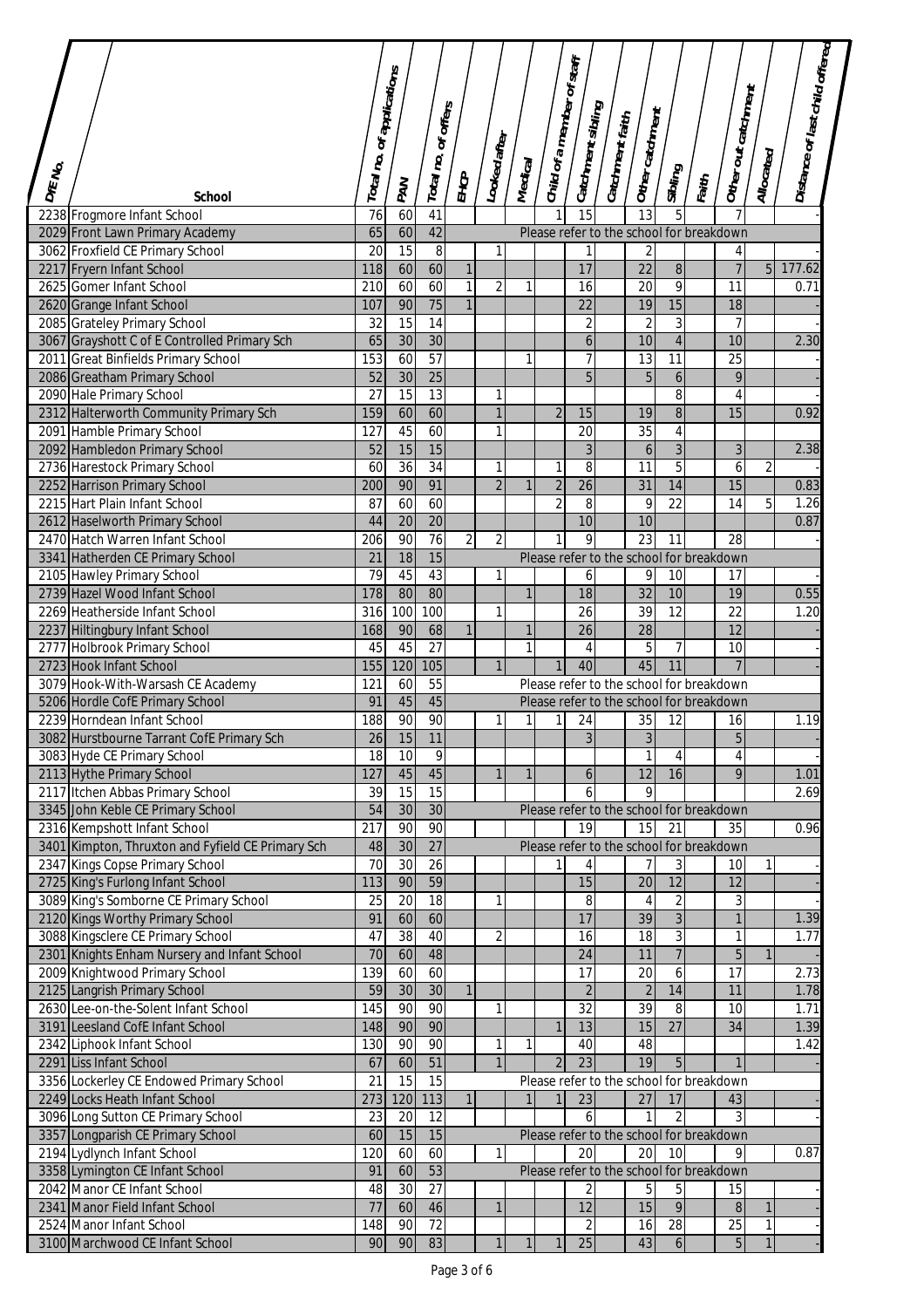|                        |                                                                  | Total no. of applications |                 | Total no. of offers |                | Looked after        |                | Child of a member of staff. | Catchment sibling     | Catchment faith | Other catchment                          |                                  |       | Other out catchment                | Allocated      | Distance of last child offered |  |
|------------------------|------------------------------------------------------------------|---------------------------|-----------------|---------------------|----------------|---------------------|----------------|-----------------------------|-----------------------|-----------------|------------------------------------------|----------------------------------|-------|------------------------------------|----------------|--------------------------------|--|
| $b_{\ell\ell}$ $\mu_0$ |                                                                  |                           | <b>PAN</b>      |                     | EHCP           |                     | Medical        |                             |                       |                 |                                          | Sibling                          | Faith |                                    |                |                                |  |
|                        | <b>School</b>                                                    |                           |                 |                     |                |                     |                |                             |                       |                 |                                          |                                  |       |                                    |                |                                |  |
|                        | 2516 Marlborough Infant School                                   | $\overline{43}$           | 42              | 25<br>109           |                |                     |                |                             | 9                     |                 | $\overline{11}$                          |                                  |       | $\overline{2}$<br>15               | 3              |                                |  |
|                        | 2298 Marnel Community Infant School                              | 174<br>84                 | 120<br>32       | $\overline{32}$     | $\overline{2}$ | $\overline{2}$<br>1 | 3              |                             | 40<br>$\overline{10}$ |                 | 49<br>13                                 | $\overline{2}$<br>$\overline{3}$ |       |                                    |                | 1.29                           |  |
|                        | 3101 Medstead CE Primary School<br>2246 Mengham Infant School    | 80                        | 60              | 49                  |                |                     | $\overline{3}$ |                             | 16                    |                 | 11                                       | $\overline{6}$                   |       | 13                                 |                |                                |  |
|                        | 3102 Meonstoke CE Infant School                                  | 48                        | $\overline{27}$ | $\overline{27}$     |                | 1                   |                |                             | 6                     |                 | 9                                        | $\overline{9}$                   |       | $\overline{2}$                     |                | 2.59                           |  |
|                        | 2271 Merton Infant School                                        | 93                        | 90              | 48                  |                |                     |                |                             | 16                    |                 | 14                                       | $\overline{7}$                   |       | 10                                 | $\mathbf{1}$   |                                |  |
|                        | 2017 Micheldever CofE Primary School                             | 25                        | 15              | $\overline{15}$     |                |                     |                |                             | 9                     |                 | 5                                        | 1                                |       |                                    |                | 7.47                           |  |
|                        | 3365 Milford-on-Sea CE Primary School                            | 66                        | 45              | 33                  |                |                     |                |                             |                       |                 | Please refer to the school for breakdown |                                  |       |                                    |                |                                |  |
|                        | 2775 Mill Hill Primary School                                    | 48                        | 30              | 30                  |                |                     |                |                             | 9                     |                 | 8                                        | 4                                |       | 6                                  | $\overline{3}$ | 1.58                           |  |
|                        | 5210 Mill Rythe Infant School                                    | 95                        | 90              | 68                  |                |                     |                |                             |                       |                 | Please refer to the school for breakdown |                                  |       |                                    |                |                                |  |
|                        | 2774 Morelands Primary School                                    | 121                       | 45              | 45                  |                |                     |                |                             | 10                    |                 | 16                                       | 11                               |       | 7                                  |                | 1.01                           |  |
|                        | 2373 Netley Abbey Infant School                                  | 145                       | 90              | 90                  |                |                     |                | $\mathbf{1}$                | 40                    |                 | 40                                       | $\overline{7}$                   |       | $\overline{2}$                     |                |                                |  |
|                        | 3110 Netley Marsh CE Infant School                               | 84                        | $\overline{30}$ | $\overline{30}$     |                | 1                   |                |                             | $\overline{2}$        |                 | 4                                        | 9                                | 1     | 9                                  | $\overline{4}$ | 1.98                           |  |
|                        | 2137 New Milton Infant School                                    | 128                       | 90              | 88                  |                |                     |                |                             | $\overline{32}$       |                 | $\overline{37}$                          | $\overline{7}$                   |       | 9                                  | $\overline{2}$ |                                |  |
|                        | 2389 Newlands Primary School                                     | 74                        | 30              | $\overline{25}$     |                |                     |                |                             | 3                     |                 | $\overline{7}$                           | 6                                |       | 8                                  | $\mathbf{1}$   |                                |  |
|                        | 3192 Newtown C of E Primary School                               | 77                        | 60              | 43                  |                |                     |                |                             | $\overline{9}$        |                 | 13                                       | $\overline{9}$                   |       | 11                                 | $\mathbf{1}$   |                                |  |
|                        | 2147 Newtown Soberton Infant School                              | 43                        | $\overline{25}$ | $\overline{17}$     |                |                     |                |                             | 1                     |                 | 4                                        | $\overline{3}$                   |       | 9                                  |                |                                |  |
|                        | 2763 Nightingale Primary School                                  | 90                        | 60              | 60                  |                |                     |                | $\overline{2}$              | 20                    |                 | 18                                       | $\overline{13}$                  |       | $\overline{7}$                     |                | 0.91                           |  |
|                        | 2036 North Baddesley Infant School                               | 134                       | 90              | 90<br>42            |                | 1<br>$\mathbf{1}$   |                | $\mathbf{1}$                | $\overline{32}$<br>11 |                 | 50                                       | 6                                |       |                                    |                | 2.55                           |  |
|                        | 2519 North Farnborough Infant School                             | 125                       | 60<br>22        | 26                  |                |                     |                |                             | 9                     |                 | $\overline{21}$                          | $\overline{2}$<br>$\overline{5}$ |       | $\boldsymbol{6}$<br>$\mathfrak{Z}$ | $\mathbf{1}$   |                                |  |
|                        | 2148 North Waltham Primary School<br>2309 Northern Infant School | 69<br>93                  | 60              | 39                  |                |                     |                | $\mathbf{1}$                | $\overline{4}$        |                 | 9<br>$\boldsymbol{6}$                    | 11                               |       | 17                                 |                | 2.83                           |  |
|                        | 2387 Norwood Primary School                                      | 143                       | 60              | 61                  |                |                     |                | 1                           | 11                    |                 | 30                                       | $\overline{7}$                   |       | $\overline{10}$                    | $\overline{2}$ | 0.87                           |  |
|                        | 3112 Nursling CE Primary School                                  | 46                        | 30              | 21                  |                |                     |                |                             | 3                     |                 | $\overline{7}$                           | $\overline{5}$                   |       | $\overline{4}$                     | $\overline{2}$ |                                |  |
|                        | 2256 Oakfield Primary School                                     | 63                        | 30              | 30                  |                |                     |                |                             | 11                    |                 | 9                                        | $\overline{5}$                   |       | 4                                  | $\mathbf{1}$   |                                |  |
|                        | 2328 Oakley Infant School                                        | 96                        | 60              | 56                  |                |                     |                |                             | 12                    |                 | $\overline{32}$                          | $\overline{\bf 8}$               |       | $\overline{4}$                     |                |                                |  |
|                        | 2012 Oakridge Infant School                                      | 176                       | 90              | 90                  | 1              |                     |                |                             | 12                    |                 | 10                                       | $\overline{18}$                  |       | 49                                 |                | 1.87                           |  |
|                        | 2094 Oakwood Infant School                                       | 127                       | 90              | $\overline{77}$     |                |                     |                | $\mathbf{1}$                | $\overline{23}$       |                 | 40                                       | $\boldsymbol{6}$                 |       | $\boldsymbol{6}$                   | $\mathbf{1}$   |                                |  |
|                        | 2319 Old Basing Infant School                                    | 139                       | 90              | $\overline{72}$     |                |                     |                | $\mathbf{1}$                | 24                    |                 | 24                                       | 9                                |       | 14                                 |                |                                |  |
|                        | 2326 Olivers Battery Primary School                              | $\overline{52}$           | 40              | 20                  |                |                     |                |                             | 5                     |                 | $\mathcal{D}$                            | $\sigma$                         |       | 5                                  |                |                                |  |
|                        | 2230 Orchard Infant School                                       | 149                       | 90              | 81                  |                |                     |                |                             | $\overline{28}$       |                 | $\overline{32}$                          | 5                                |       | $\overline{16}$                    |                |                                |  |
|                        | 2717 Orchard Lea Infant School                                   | 104                       | 60              | 48                  |                |                     |                |                             | 16                    |                 | 14                                       | $\overline{7}$                   |       | 10                                 | $\mathbf{1}$   |                                |  |
|                        | 3118 Otterbourne CE Primary School                               | 120                       | 30              | 40                  | 1              | 1                   |                |                             | 6                     |                 | 16                                       | 3                                |       | 9                                  | $\overline{3}$ |                                |  |
|                        | 3409 Our Lady and St Joseph Catholic Primary Sch                 | 36                        | 15              | 14                  |                |                     |                |                             |                       |                 | Please refer to the school for breakdown |                                  |       |                                    |                |                                |  |
|                        | 3119 Overton CE Primary School                                   | 84                        | 60              | 45                  |                |                     |                |                             | 17                    |                 | 24                                       | 3                                |       | 1                                  |                |                                |  |
|                        | 2157 Owslebury Primary School                                    | 19                        | 15              | 11                  |                |                     |                |                             | $\overline{4}$        |                 | $\overline{2}$                           | $\overline{1}$                   |       | $\overline{2}$                     | $\overline{2}$ |                                |  |
|                        | 2214 Padnell Infant School                                       | 179<br>200                | 90<br>60        | 90<br>60            |                | 2                   | 1              |                             | 14<br>17              |                 | $\overline{23}$<br>28                    | $\overline{29}$<br>6             |       | 22<br>$\,8\,$                      |                | 1.01<br>1.19                   |  |
|                        | 2313 Park Gate Primary School<br>2728 Park Primary School        | 33                        | $\overline{30}$ | $\overline{20}$     |                |                     |                |                             | 8                     |                 | 6                                        | 6                                |       |                                    |                |                                |  |
|                        | 2732 Park View Primary School                                    | 77                        | 90              | 53                  |                | $\overline{2}$      |                |                             | 12                    |                 | 19                                       | 13                               |       | 7                                  |                |                                |  |
|                        | 2530 Parsonage Farm Infant School                                | 138                       | 60              | 60                  |                | 1                   | 1              |                             | 17                    |                 | 40                                       | 1                                |       |                                    |                | 1.55                           |  |
|                        | 2622 Peel Common Infant School                                   | 77                        | 60              | 38                  |                |                     |                |                             | 9                     |                 | 10                                       | 11                               |       | $\overline{7}$                     |                |                                |  |
|                        | 2241 Pennington Infant School                                    | 53                        | 52              | 37                  |                |                     |                |                             | 23                    |                 | 10                                       | 3                                |       | $\mathbf{1}$                       |                |                                |  |
|                        | 2162 Petersfield Infant School                                   | 146                       | 120             | 105                 |                | 3                   |                | $\overline{2}$              | 38                    |                 | 51                                       | $\overline{4}$                   |       | $\boldsymbol{6}$                   | $\mathbf{1}$   |                                |  |
|                        | 2357 Petersgate Infant School                                    | 130                       | 90              | 80                  |                | 2                   |                |                             | 23                    |                 | 34                                       | 5                                |       | 16                                 |                |                                |  |
|                        | 3673 Pilgrims' Cross CofE Aided Primary Sch                      | 111                       | 45              | 60                  |                |                     |                |                             |                       |                 | Please refer to the school for breakdown |                                  |       |                                    |                |                                |  |
|                        | 2534 Pinewood Infant School                                      | 62                        | 35              | $\overline{31}$     | 1              |                     |                |                             |                       |                 | 21                                       | 2                                |       | 3                                  |                | 1.07                           |  |
|                        | 2007 Portway Infant School                                       | 190                       | 90              | 90                  |                |                     |                |                             | $\overline{26}$       |                 | 33                                       | $\overline{8}$                   |       | 23                                 |                | 1.05                           |  |
|                        | 2346 Potley Hill Primary School                                  | 83                        | 45              | 43                  |                |                     |                | $\overline{2}$              | 5                     |                 | 9                                        | $\overline{5}$                   |       | $\overline{21}$                    | $\mathbf{1}$   |                                |  |
|                        | 2310 Poulner Infant School                                       | 89                        | 60              | 57                  |                | 1                   |                |                             | $\overline{21}$       |                 | 17                                       | $\overline{3}$                   |       | 13                                 | $\overline{2}$ |                                |  |
|                        | 3126 Preston Candover CE Primary School                          | 34                        | 26              | 23                  |                |                     |                | $\mathbf{1}$                | 4                     |                 | 10                                       | $\overline{2}$                   |       | 5                                  |                |                                |  |
|                        | 2167 Purbrook Infant School                                      | 162                       | 90              | 90                  |                | $\mathbf{1}$        |                | $\mathbf{1}$                | 16                    |                 | $\overline{27}$                          | 17                               |       | $\overline{28}$                    |                | 0.90                           |  |
|                        | 2750 Queen's Inclosure Primary School                            | 150                       | 60              | 60                  |                | 2                   |                |                             | 13                    |                 | 27                                       | $\overline{13}$                  |       | 5                                  |                | 0.36                           |  |
|                        | 2306 Ranvilles Infant School                                     | 96                        | 60              | 57                  |                |                     |                |                             | 19                    |                 | 24                                       | 7                                |       | $\overline{7}$                     |                |                                |  |
|                        | 2388 Red Barn Community Primary School                           | 140                       | $\overline{30}$ | $\overline{30}$     |                | 1                   |                |                             | 6<br>$\overline{7}$   |                 | 9                                        | 5                                |       | 10                                 |                | 0.83<br>5.34                   |  |
|                        | 2074 Redlands Primary School<br>2101 Riders Infant School        | 85                        | 45<br>90        | 45                  |                |                     | $\overline{2}$ |                             |                       |                 | 15                                       | $\mathbf 6$                      |       | 14                                 |                |                                |  |
|                        | 3132 Ringwood CE Infant School                                   | 84                        | 90              | 63<br>90            |                |                     |                | 1                           | 23<br>36              |                 | $\overline{7}$<br>38                     | 17<br>$\overline{7}$             |       | 8<br>$\bf{8}$                      | 7              | 3.83                           |  |
|                        |                                                                  | 146                       |                 |                     |                |                     |                |                             |                       |                 |                                          |                                  |       |                                    |                |                                |  |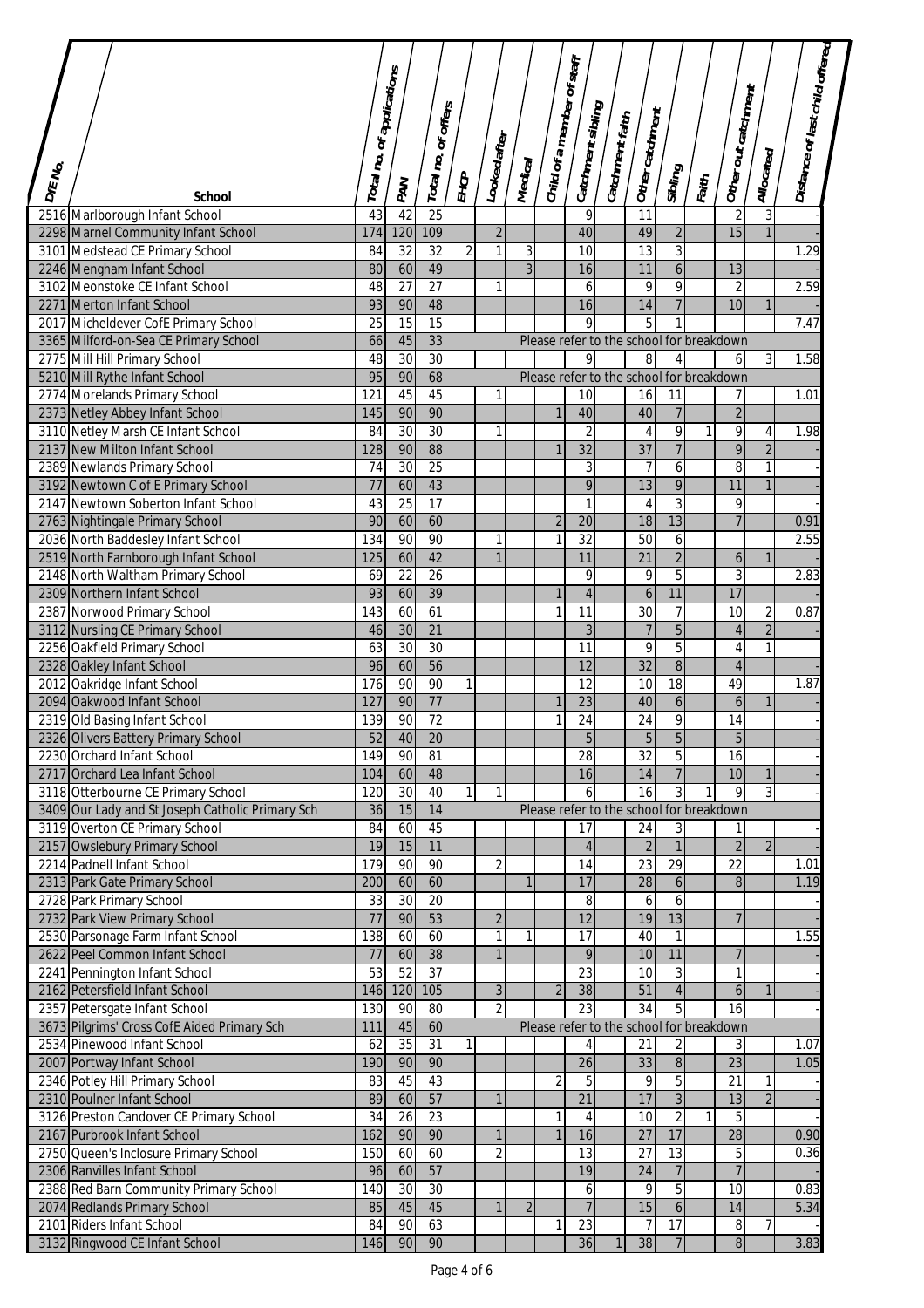|              |                                                                                |                           |                 |                     |              |                |                |                            |                      |                          |                                                                                      |                                  |                |                              |                  | Distance of last child offered |  |
|--------------|--------------------------------------------------------------------------------|---------------------------|-----------------|---------------------|--------------|----------------|----------------|----------------------------|----------------------|--------------------------|--------------------------------------------------------------------------------------|----------------------------------|----------------|------------------------------|------------------|--------------------------------|--|
|              |                                                                                | Total no. of applications |                 | Total no. of offers |              |                |                | Child of a member of staff | Catchment sibling    | $\left $ Catchment faith | $ $ Other catchment                                                                  |                                  |                | Other out catchment          |                  |                                |  |
| $D\pi_{N_O}$ | <b>School</b>                                                                  |                           | PAN             |                     | EHCP         | Looked after   | Medical        |                            |                      |                          |                                                                                      | Sibling                          | Faith          |                              | Allocated        |                                |  |
|              | 2318 Roman Way Primary School                                                  | 82                        | 30              | 30                  |              |                |                |                            |                      |                          |                                                                                      | 9                                |                | 8                            |                  | 0.66                           |  |
|              | 3382 Romsey Abbey CE Primary School                                            | 34                        | 30              | 24                  |              |                |                |                            |                      |                          | Please refer to the school for breakdown                                             |                                  |                |                              |                  |                                |  |
|              | 3668 Romsey Primary School                                                     | 95                        | 60              | 42                  |              |                |                | $\mathbf{1}$               | 10                   |                          | $\, 8$                                                                               | 7                                |                | 16                           |                  |                                |  |
|              | 3138 Ropley CE Primary School                                                  | 34                        | 25              | $\overline{22}$     |              | $\mathbf{1}$   |                |                            | $\overline{3}$       |                          | 6                                                                                    | $\overline{4}$                   |                | $\overline{2}$               | $\boldsymbol{6}$ |                                |  |
|              | 3136 Rowlands Castle St John's CofE Primary Sch                                | $\overline{51}$           | 30              | 30                  |              |                |                |                            | 7                    |                          | $\, 8$                                                                               | 5                                | $\mathbf{1}$   | $\overline{9}$               |                  | 1.65                           |  |
|              | 3196 Rowledge C of E Primary School                                            | 62                        | 30              | 25                  |              |                |                |                            | 7                    |                          | 8                                                                                    | $\overline{4}$                   |                | $\boldsymbol{6}$             |                  |                                |  |
|              | 2617 Rowner Infant School                                                      | $\overline{88}$           | 60              | 53                  |              |                |                |                            | 10                   |                          | $\overline{12}$                                                                      | 10                               |                | $\overline{20}$              | $\mathbf{1}$     |                                |  |
|              | 3137 Rownhams St John's CofE Primary Sch                                       | 94                        | 45              | 45                  |              |                |                | $\mathbf{1}$               | 10                   |                          | 10                                                                                   | 11                               | $\overline{2}$ | 11                           |                  |                                |  |
|              | 2320 Rucstall Primary School                                                   | 42                        | 30              | 27                  |              |                |                |                            | 5                    |                          | 5                                                                                    | 11                               |                | 6                            |                  |                                |  |
|              | 3184 Saint James' CE Primary School                                            | 123                       | 90              | 90                  |              |                | 1              |                            | 33                   |                          | 32                                                                                   | 10                               |                | 13                           |                  | 1.33                           |  |
|              | 3001 Saint Lawrence CE Primary School                                          | 66                        | $\overline{30}$ | $\overline{25}$     |              |                |                |                            | 6                    |                          | 3                                                                                    | 6                                |                | $\overline{10}$              |                  |                                |  |
|              | 2282 Sarisbury Infant School                                                   | 267                       | 90              | 120                 | $\mathbf{1}$ |                | $\mathbf{1}$   |                            | $\overline{34}$      |                          | 69                                                                                   | $\mathbf{1}$                     |                | 14                           |                  | 1.41                           |  |
|              | 2322 Scantabout Primary School                                                 | 86                        | 30              | 31                  |              |                | 1              |                            | 9                    |                          | 12                                                                                   | 5                                |                | $\overline{4}$               |                  | 0.36                           |  |
|              | 3660 Selborne CE Primary School                                                | 24                        | 15              | 14                  |              |                |                |                            |                      |                          | Please refer to the school for breakdown                                             |                                  |                |                              |                  |                                |  |
|              | 2063 Shakespeare Infant School                                                 | 173                       | 90              | 90                  |              | $\overline{3}$ |                |                            | 35                   |                          | 43                                                                                   | 9                                |                |                              |                  | 1.20                           |  |
|              | 2224 Shamblehurst Primary School                                               | 212                       | 60              | 60                  |              |                |                | $\overline{3}$             | 16                   |                          | 40                                                                                   | $\overline{1}$                   |                |                              |                  | 1.18                           |  |
|              | 2020 Sharps Copse Primary and Nursery Sch                                      | 64<br>46                  | 45<br>16        | 45<br>16            |              |                |                |                            | 17<br>$\overline{3}$ |                          | 20                                                                                   | $\overline{5}$<br>$\overline{2}$ |                | $\sqrt{3}$<br>$\overline{9}$ |                  | 0.93<br>2.53                   |  |
|              | 2181 Sheet Primary School<br>3144 Sherborne St John CE Primary School          | 44                        | 17              | $\overline{16}$     |              |                |                |                            | 3                    | $\mathbf{1}$             | $\sqrt{2}$<br>$\mathfrak{Z}$                                                         | 4                                |                | 4                            |                  |                                |  |
|              | 2182 Shipton Bellinger Primary School                                          | $\overline{34}$           | 30              | $\overline{26}$     |              |                |                | $\mathbf{1}$               | $\overline{7}$       |                          | $\overline{7}$                                                                       | $\infty$                         |                | $\mathbf{1}$                 | $\mathbf{1}$     |                                |  |
|              | 3389 Silchester CE Primary School                                              | 74                        | $\overline{30}$ | 27                  |              |                |                |                            |                      |                          | Please refer to the school for breakdown                                             |                                  |                |                              |                  |                                |  |
|              | 3390 Smannell and Enham CE (Aided) Primary Sch                                 | 39                        | 15              | 14                  |              |                |                |                            |                      |                          | Please refer to the school for breakdown                                             |                                  |                |                              |                  |                                |  |
|              | 2183 Sopley Primary School                                                     | 40                        | $\overline{15}$ | $\overline{15}$     |              |                |                |                            | 1                    |                          | 1                                                                                    | 5                                |                | 8                            |                  | 4.30                           |  |
|              | 3146 South Baddesley CE Primary School                                         | 42                        | 16              | $\overline{21}$     |              |                |                |                            | $\overline{5}$       |                          | $\overline{5}$                                                                       | $\overline{3}$                   |                | $\overline{7}$               |                  |                                |  |
|              | 2517 South Farnborough Infant School                                           | 224                       | 90              | 120                 |              |                |                |                            | 24                   |                          | 87                                                                                   | 3                                |                | 6                            |                  | 0.89                           |  |
|              | 2228 South View Infant and Nursery Sch                                         | 103                       | 60              | 60                  |              |                | 1              |                            | 19                   |                          | 30                                                                                   | 9                                |                | $\overline{1}$               |                  | 0.39                           |  |
|              | 2314 South Wonston Primary School                                              | 61                        | 60              | $\overline{51}$     |              |                | 1              |                            | 20                   |                          | 21                                                                                   | 4                                |                | $\overline{2}$               | 3                |                                |  |
|              | 2742 Southwood Infant School                                                   | 92                        | 60              | 41                  |              |                |                |                            | 9                    |                          | 19                                                                                   | $\overline{2}$                   |                | 10                           | $\mathbf{1}$     |                                |  |
|              | 3147 Sparsholt CE Primary School                                               | 29                        | 18              | 18                  |              |                |                |                            | 3                    | 3                        | 12                                                                                   |                                  |                |                              |                  | 1.55                           |  |
|              | 2169 Springwood Infant School                                                  | 57                        | 60              | 43                  |              |                |                |                            | 10                   |                          | 10 <sub>l</sub>                                                                      | $\overline{7}$                   |                | 12                           | 4 <sub>1</sub>   |                                |  |
|              | 3346 St Alban's CE Aided Primary School                                        | 80                        | 30              | 30                  |              |                |                |                            |                      |                          | Please refer to the school for breakdown                                             |                                  |                |                              |                  |                                |  |
|              | 3414 St Anne's Catholic Primary School                                         | 72                        | 30              | 30                  |              |                |                |                            |                      |                          | Please refer to the school for breakdown                                             |                                  |                |                              |                  |                                |  |
|              | 3662 St Anthony's Catholic Primary School                                      | 75                        | 30              | 30                  |              |                |                |                            |                      |                          | Please refer to the school for breakdown                                             |                                  |                |                              |                  |                                |  |
|              | 3181 St Bede CE Primary School                                                 | 141                       | 60              | 60                  |              |                | 1              |                            | 29                   |                          | 27                                                                                   | 3 <sup>1</sup>                   |                |                              |                  | 0.76                           |  |
|              | 3415 St Bede's Catholic Primary School                                         | 112                       | 60              | 60                  |              |                |                |                            |                      |                          | Please refer to the school for breakdown                                             |                                  |                |                              |                  |                                |  |
|              | 3553 St Bernadette's Catholic Primary School                                   | 68                        | 45              | 41                  |              |                |                |                            |                      |                          | Please refer to the school for breakdown                                             |                                  |                |                              |                  |                                |  |
|              | 2024 St Columba CE Primary Academy                                             | 31                        | 30              | 23                  |              |                |                |                            |                      |                          | Please refer to the school for breakdown                                             |                                  |                |                              |                  |                                |  |
|              | 3399 St Faith's CE Primary School                                              | 77                        | 20              | 20                  |              |                |                |                            |                      |                          | Please refer to the school for breakdown                                             |                                  |                |                              |                  |                                |  |
|              | 3663 St Francis CE Primary School                                              | 139                       | 60              | 60                  |              |                |                |                            |                      |                          | Please refer to the school for breakdown                                             |                                  |                |                              |                  |                                |  |
|              | 3052 St James CE Primary School                                                | 109                       | 34              | 34                  |              | 1 <sup>1</sup> | 11             |                            | $3$ 18               | 2                        | 9 <sub>l</sub>                                                                       |                                  |                |                              |                  | 0.38                           |  |
|              | 3418 St John the Baptist Catholic Primary Sch                                  | 52                        | 30              | 30                  |              |                |                |                            |                      |                          | Please refer to the school for breakdown                                             |                                  |                |                              |                  |                                |  |
|              | 3095 St John the Baptist CofE Primary School                                   | 117                       | 60              | 54                  |              | $\overline{2}$ |                |                            | 12                   | $\mathbf{1}$             | 9                                                                                    | 12                               |                | 15                           | $\overline{2}$   |                                |  |
|              | 3143 St John the Baptist CofE Primary School                                   | 65<br>95                  | 45<br>45        | 37<br>45            |              |                |                |                            | 15                   |                          | 13                                                                                   | 5                                |                |                              |                  |                                |  |
|              | 3661 St John's CE Primary School                                               | 79                        | 60              | 45                  |              |                |                |                            |                      |                          | Please refer to the school for breakdown<br>Please refer to the school for breakdown |                                  |                |                              |                  |                                |  |
|              | 3602 St John's CofE Primary School<br>5204 St Joseph's Catholic Primary School | 141                       | 70              | 70                  |              |                |                |                            |                      |                          | Please refer to the school for breakdown                                             |                                  |                |                              |                  |                                |  |
|              | 3404 St Jude's Catholic Primary School                                         | 59                        | $\overline{30}$ | 27                  |              |                |                |                            |                      |                          | Please refer to the school for breakdown                                             |                                  |                |                              |                  |                                |  |
|              | 3149 St Luke's CE Primary School                                               | 44                        | 30              | 14                  |              |                | 1 <sup>1</sup> | $\overline{2}$             | 8                    |                          | $\overline{3}$                                                                       |                                  |                |                              |                  |                                |  |
|              | 3501 St Mark's CE Aided Primary School                                         | 103                       | 15              | 15                  |              |                |                |                            |                      |                          | Please refer to the school for breakdown                                             |                                  |                |                              |                  |                                |  |
|              | 3665 St Mark's CE Primary School                                               | 188                       | 89              | 90                  |              |                |                |                            |                      |                          | Please refer to the school for breakdown                                             |                                  |                |                              |                  |                                |  |
|              | 3325 St Martin's East Woodhay CofE (A) Primary                                 | 39                        | 20              | $\overline{20}$     |              |                |                |                            |                      |                          | Please refer to the school for breakdown                                             |                                  |                |                              |                  |                                |  |
|              | 2180 St Mary Bourne Primary School                                             | 59                        | 20              | $\overline{20}$     |              |                |                |                            | 6                    |                          | $\overline{9}$                                                                       | 3 <sup>l</sup>                   |                | $\overline{2}$               |                  | 2.62                           |  |
|              | 3308 St Mary's Bentworth C of E Primary School                                 | 38                        | 15              | 15                  |              |                |                |                            |                      |                          | Please refer to the school for breakdown                                             |                                  |                |                              |                  |                                |  |
|              | 3650 St Mary's Catholic Primary School                                         | 50                        | 40              | 31                  |              |                |                |                            |                      |                          | Please refer to the school for breakdown                                             |                                  |                |                              |                  |                                |  |
|              | 3310 St Matthew's C of E Aided Primary Sch                                     | 46                        | 30              | 25                  |              |                |                |                            |                      |                          | Please refer to the school for breakdown                                             |                                  |                |                              |                  |                                |  |
|              | 3360 St Michael and All Angels CofE Infant Sch                                 | 35                        | 30              | 30                  |              |                |                |                            |                      |                          | Please refer to the school for breakdown                                             |                                  |                |                              |                  |                                |  |
|              | 3185 St Michael's C of E Infant School                                         | 203                       | 90              | 90                  |              |                |                | $\mathbf{1}$               | 15                   |                          | 18                                                                                   | 17                               |                | 38                           |                  | 1.06                           |  |
|              | 3551 St Patrick's Catholic Primary School                                      | 64                        | 30              | 30                  |              |                |                |                            |                      |                          | Please refer to the school for breakdown                                             |                                  |                |                              |                  |                                |  |